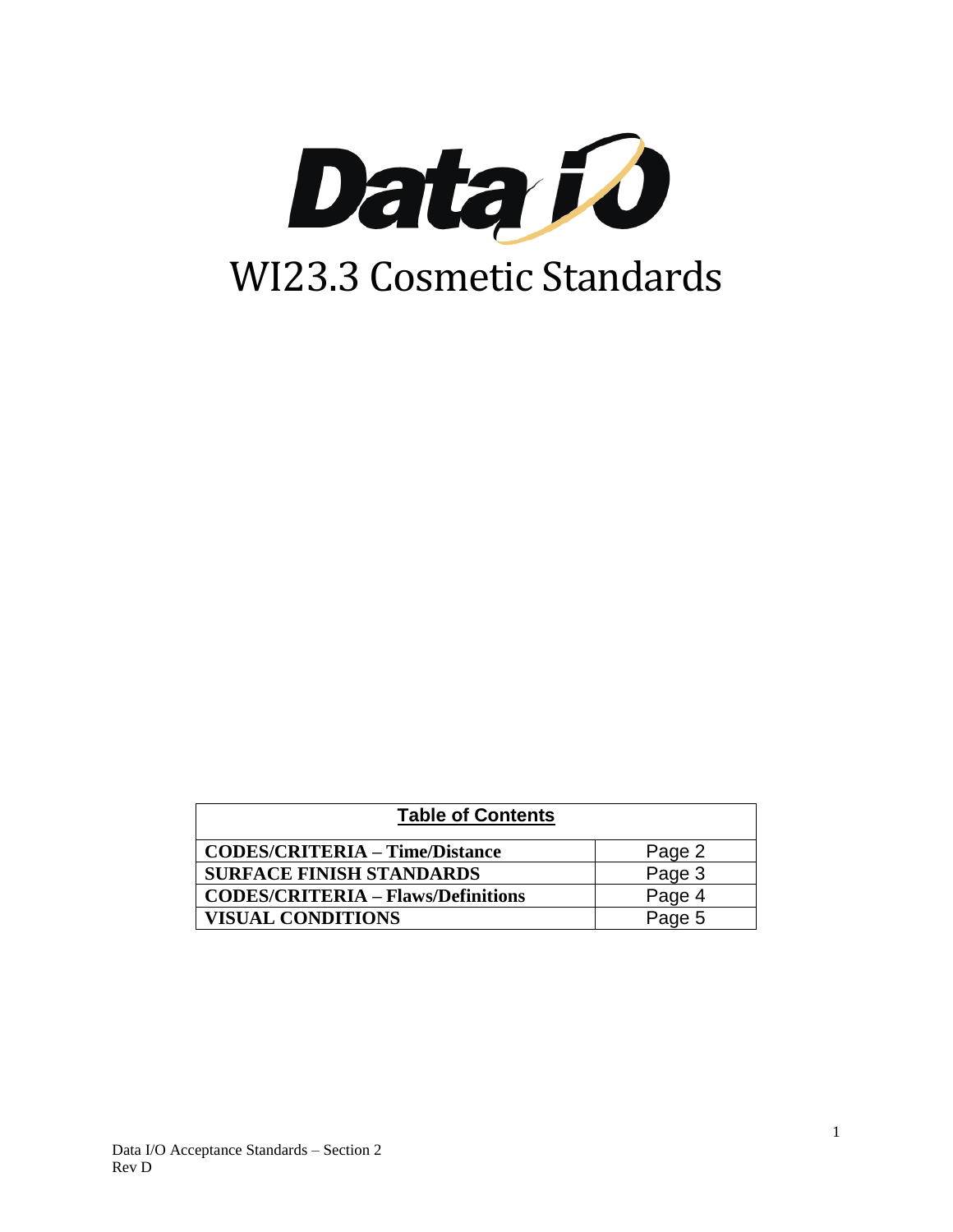# **CODE DEFINITIONS AND ACCEPTABILITY CRITERIA**

## SURFACE RATINGS INCLUDING VIEWING TIME AND DISTANCE

| <b>LOCATION</b><br><b>CATEGORY</b> | <b>SURFACE</b><br><b>CLASS</b> | <b>IMPORTANCE OF</b><br><b>SURFACE SEEN BY USER</b> | <b>VIEWING</b><br><b>DISTANCE</b> | <b>VIEWING TIME</b><br><b>IN SECONDS</b> |
|------------------------------------|--------------------------------|-----------------------------------------------------|-----------------------------------|------------------------------------------|
| I-EXTERNAL                         | A                              | High grade visibility area<br>always seen           | $260 \text{ mm} (10)$ in.)        | $10 \text{ sec.}$                        |
| $II - EXTERNAL$                    | A                              | Always visible                                      | $460$ mm $(18$ in.)               | $10$ sec.                                |
| $II - EXTERNAL$                    | B                              | Usually visible                                     | $460$ mm $(18$ in.)               | 5 sec.                                   |
| $II - EXTERNAL$                    | C                              | Not visible                                         | $610$ mm $(24$ in.)               | 3 sec.                                   |

- IA **–** Critical surfaces; i.e. plastic windows and the silkscreening of those surfaces
- IIA **–** External, always seen; i.e. keycaps, top covers, etc.
- IIB **–** External, usually seen; i.e. sides, back panels, etc.
- IIC **–** External, not seen; i.e. bottom of unit, undersides only seen if extremely tilted, etc.

Parts shall be inspected and viewed under the following conditions:

- 1. Uniform, non-directional illumination between 80 and 150 foot-candles (normal work area lighting).
- 2. Parts shall not be manipulated to reflect a single light source in order to accentuate surface flaws.
- 3. Magnification is not to be used for cosmetic inspection.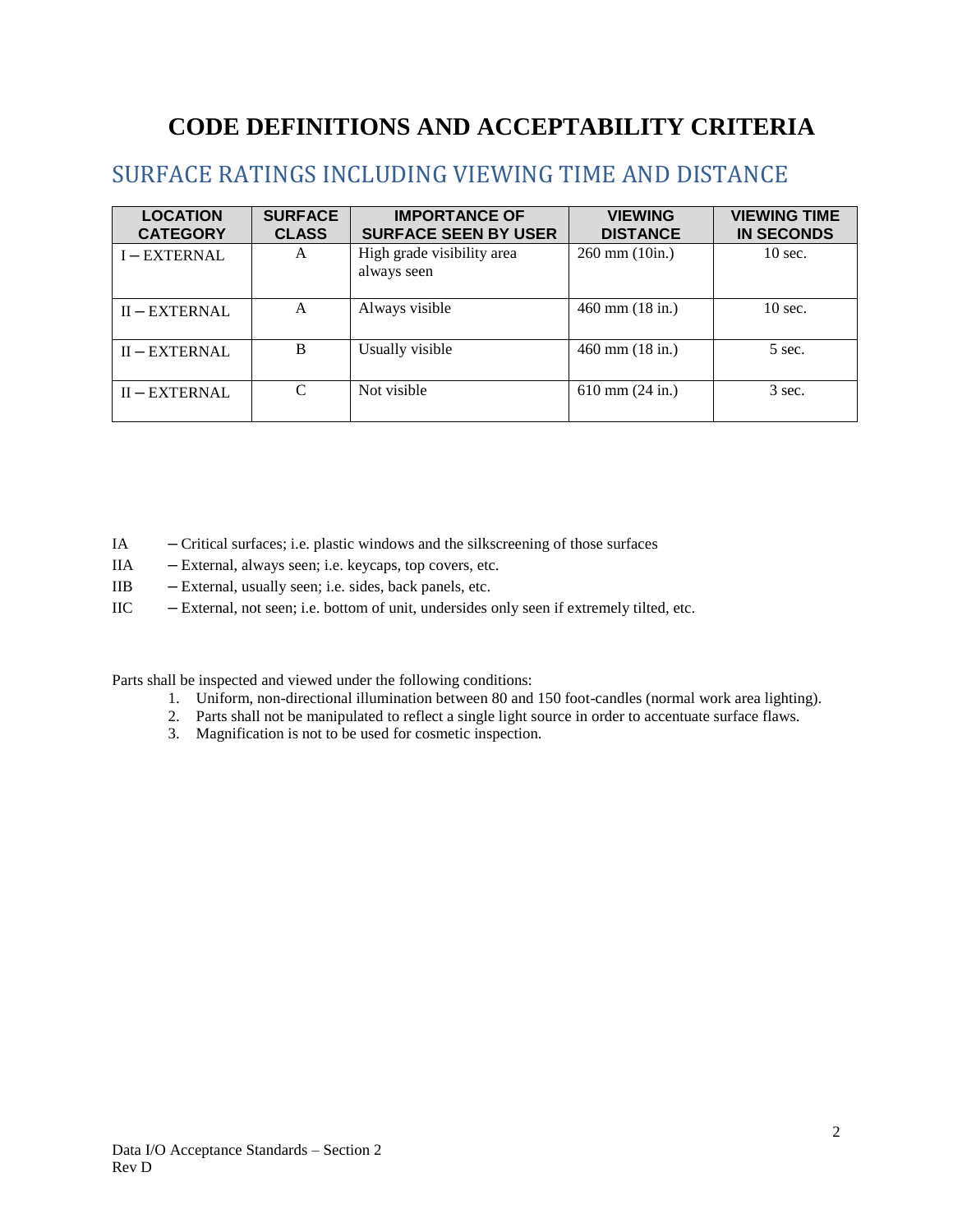## SURFACE FINISH STANDARDS

### Machined Aluminum

- 1. All machined metal surfaces will use a surface finish of at most  $125 \mu$ -in before any coating products are applied.
- 2. Surface must be free of machining marks and brushed to look uniform.
- 3. Discoloration of metal is specified in the table COSMETIC REFERENCE STANDARD FOR FLAWS.



*Example surface*

#### Sheet Metal

- 1. The manufacturer can choose the grain direction for the best yield unless specified on the drawing.
- 2. Surface must be free of any tooling marks and look uniform across the top surface.



*Example surface*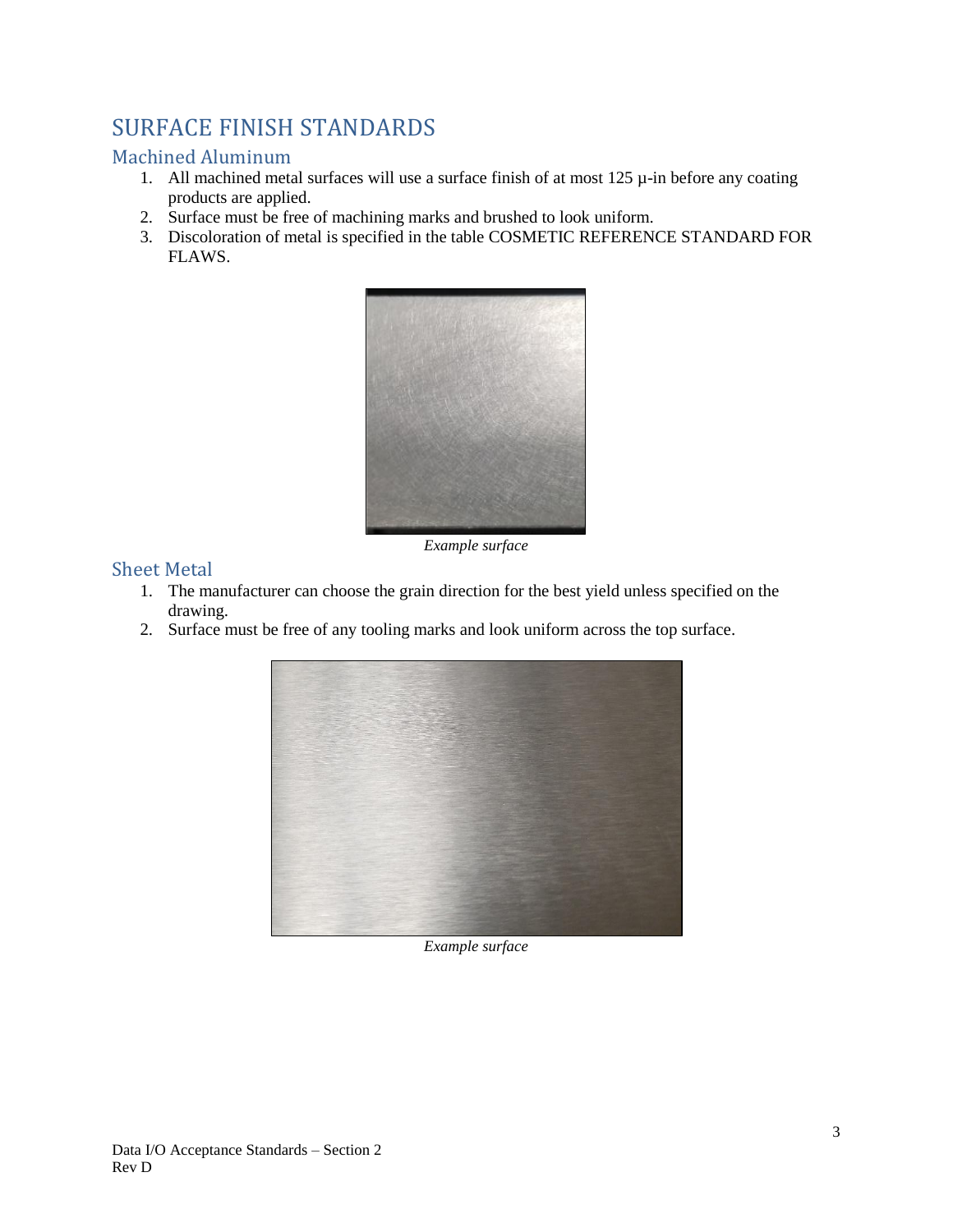| <b>FLAWS</b>                      | <b>IIA</b>                                                   | <b>IIB</b>                                             | <b>IIC</b>                                              |
|-----------------------------------|--------------------------------------------------------------|--------------------------------------------------------|---------------------------------------------------------|
| Smearing                          | <b>NONE</b>                                                  | ONE(1)                                                 | TWO(2)                                                  |
| Bleeding and Haze                 | <b>NONE</b>                                                  | ONE $(1)$                                              | TWO(2)                                                  |
| Voids, Fill-ins,<br><b>Specks</b> | <b>TWO PER</b><br>SURFACE (2)<br>$Max. = .02"$               | <b>FOUR PER</b><br>SURFACE (4)<br>$Max. = .03"$        | <b>FOUR PER</b><br>SURFACE (4)<br>$Max. = .09"$         |
| <b>Scratches</b>                  | <b>TWO PER</b><br>SURFACE (2)<br>$Max. = .01'' \times .03''$ | <b>TWO PER</b><br>SURFACE (2)<br>$Max. = .02''$ x .09" | <b>FOUR PER</b><br>SURFACE (4)<br>$Max. = .02''$ x .25" |
| Inconsistency                     | <b>NONE</b>                                                  | TWO(2)                                                 | FOUR $(4)$                                              |
| <b>Discoloration</b>              | <b>NONE</b>                                                  | 2 allowed with max<br>$\dim$ of 0.020"                 | 4 allowed with max<br>dim of .100"                      |
| Fingerprints                      | None allowed under<br>plating                                | None allowed under<br>plating                          | None allowed under<br>plating                           |

## **COSMETIC REFERENCE STANDARD FOR FLAWS**

#### COSMETIC DEFINITIONS

### **Bleeding (silkscreen):**

The evidence of one color altering another where they overlap.

#### **Fill-ins:**

An excess of ink that alters the form of a screened feature not affecting legibility.

- IA **–** Critical surfaces; i.e. plastic windows and the silkscreening of those surfaces
- IIA **–** External, always seen; i.e. keycaps, top covers, etc.
- IIB **–** External, usually seen; i.e. sides, back panels, etc.
- IIC **–** External, not seen; i.e. bottom of unit, undersides only seen if extremely tilted, etc.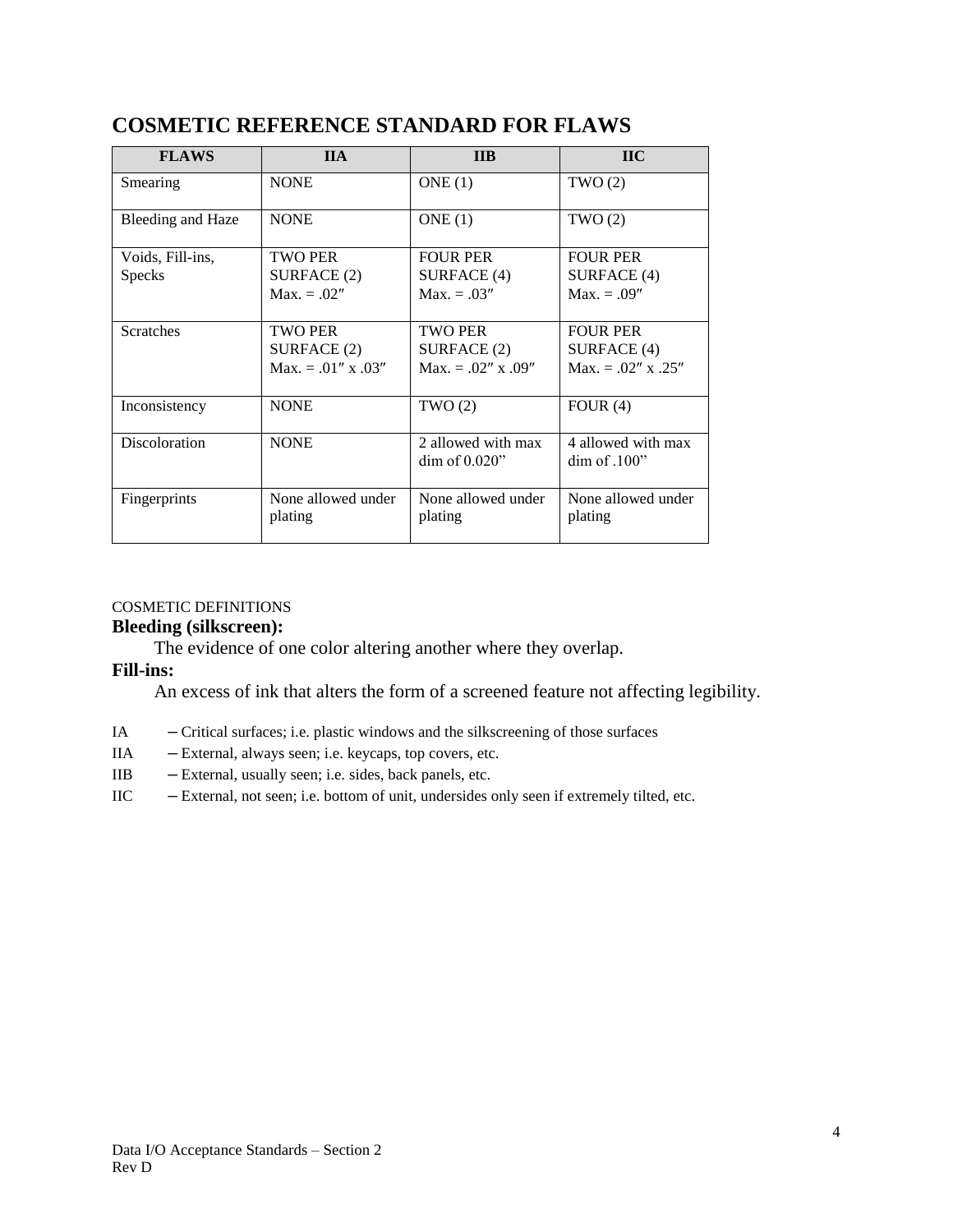## **VISUAL CONDITIONS – Definitions and standards**

*ORANGE PEEL* **– Is characterized by very small surface irregularities that form a distinct pattern over a painted surface. It gets its name from its similarity to the surface of an orange.**



#### **Surface coding**

*OVERSPRAY* **– As referenced to a painted surface where a dimensional line limits a painted surface. Paint should not cross that line, whether it be a masked dimensional line or a natural dividing line. The paint that crosses that line is considered OVERSPRAY.**



**example of overspray**

#### **Surface coding**

| surfaces not visible |
|----------------------|